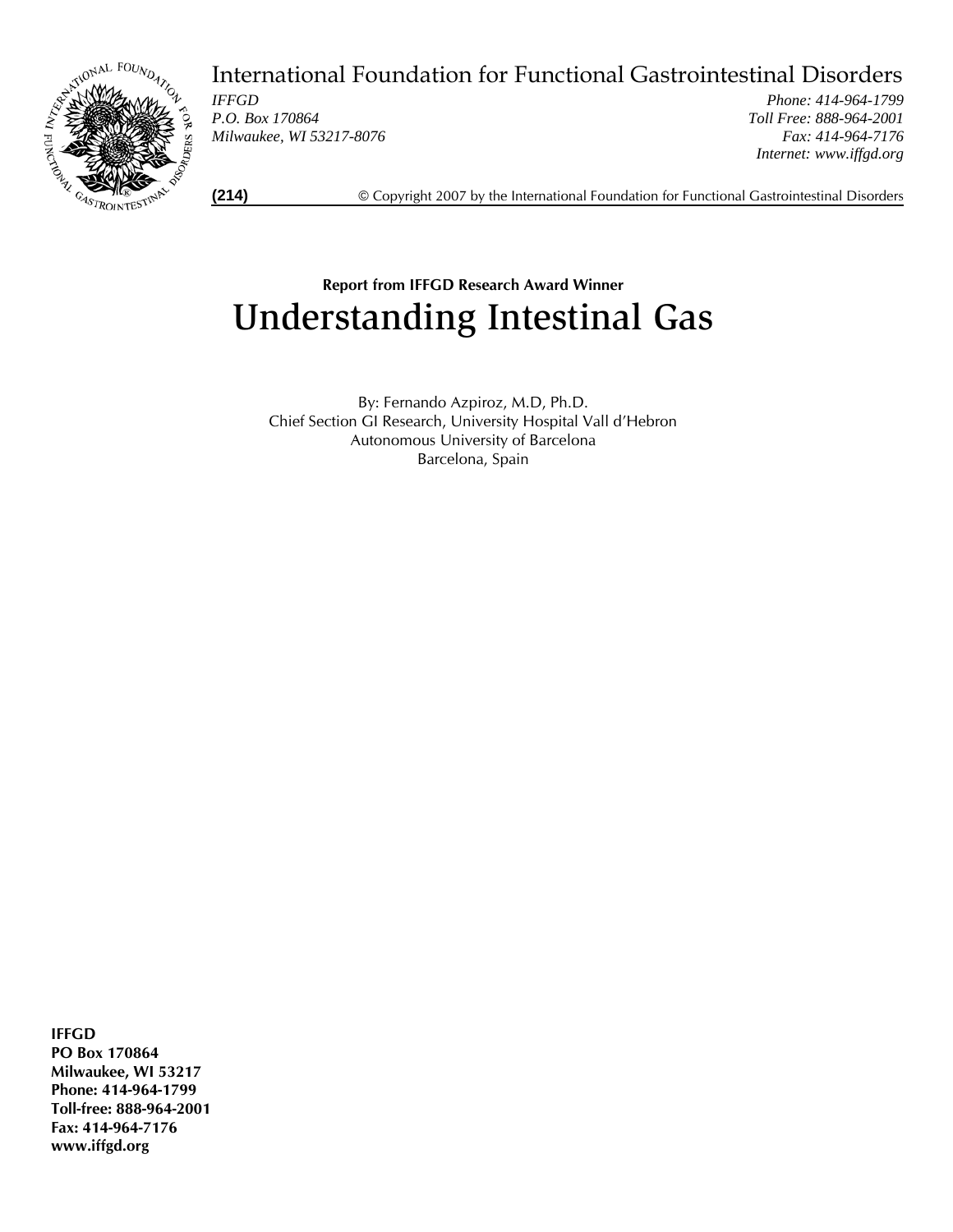# Understanding Intestinal Gas

By: Fernando Azpiroz, M.D, Ph.D., Chief Section GI Research, University Hospital Vall d'Hebron, Autonomous University of Barcelona, Barcelona, Spain.

*Dr. Azpiroz is the recipient of the IFFGD 2005 Research Award to Senior Investigator, Clinical Science. Dr. Azpiroz's clinical practice develops in a large referral unit, and specifically focuses on functional gut disorders. His research program investigates the origin of gastrointestinal symptoms including aspects of the control mechanisms of gut motility, visceral sensitivity, and more recently, intestinal gas dynamics (the movement of gas through the gut).* 

## **At a Glance**

- It is normal to have gas in the digestive system.
- Gas can cause discomfort for some persons.
- Some persons have too much gas. Some have problems passing gas.
- In still others, their GI tracts are more sensitive to the presence of gas.
- Finding out why gas is causing discomfort helps find ways to reduce discomfort.

Everybody has gas in his or her digestive tract (the esophagus, stomach, small intestine/bowel, and large intestine/bowel). The amount of gas varies and there is a wide range of normal (7–14 Tbsp. or 100–200 ml). What this gas is made up of and how it is distributed through the intestines are determined by how it is produced, how it moves through various areas of the bowel, and how it is eliminated.

 There are several ways by which gas enters the body or is produced by it, and several ways that the body can dispose of it. The actual amount of gas in the digestive system at any given time results from the balance of these processes.

Gas enters the digestive tract through:

- Swallowing of air. People swallow air to varying extents. We get rid of some of the swallowed air by belching. The rest is passed into the intestines.
- •Back-passage of gas from the blood stream into the intestines.
- •The production of gas through chemical reactions within the intestines.
- As a by-product of the fermentation of food by intestinal bacteria.

Gas leaves the digestive tract through:

- Belching.
- Absorption into the blood.
- Being consumed by intestinal bacteria.
- Passing out through the anus (flatus).

 The amount of gas that is absorbed into the blood depends on the amount of gas present, the amount of time that gas comes into contact with the absorptive cells lining the intestine, and the physical properties of each part of the intestinal gas.

## **Intestinal bacteria and gas**

 Bacteria play an important role in the make up of intestinal gas. The colon, or large intestine, contains a great amount of

bacteria. Some bacteria produce gas while others consume it. Food particles that the digestive system is not capable of absorbing are broken down into smaller simpler ones by gasproducing bacteria. This process is called fermentation. Hydrogen and carbon dioxide are gases released in the process.

 Other types of colonic bacteria consume large amounts of gas, particularly hydrogen. They in turn release small amounts of methane or sulphur-containing gases, which are responsible for the bad odor associated with intestinal gas. Part of the gas that is absorbed into the blood is released through the lungs and can be detected by breath tests. This provides doctors with a means of evaluating different functions of the digestive system. The remaining gas is passed out through the anus.

# **Movement of gas through the gut**

 Researchers, in studies of healthy subjects and patients with gas symptoms, have learned several things about how gas travels through the gut (transit). In these studies gas is continuously infused directly into the intestines. At the same time the investigators measure the amount of gas passed through the anus, changes in patients' girth (waist size), and how the patients feel.

 Healthy subjects evacuate all the infused gas without discomfort. Most of the healthy population can tolerate without difficulty an infusion of gas at a rate of up to 1.8 quarts/liters per hour. Gas passes more quickly through the intestines when individuals stand up than when then lay down.

 Gas transit is normally very effective, but if an amount of gas stays within the gut, the subjects may develop abdominal distension and symptoms. Different experimental models of gas retention have shown in healthy subjects that abdominal distension is related to the amount of gas within the gut. However, the perception or feeling of abdominal symptoms also depends on other factors. It turns out that gas is better tolerated when the gut is relaxed and if it's in the large bowel rather than in the small bowel.

# **The clinical significance of intestinal gas**

 Troubles that individuals have related to gas in the gut include conditions such as belching, excessive or foul-smelling air, and impaired anal evacuation.

*Belching* **–** Excessive belching is a common gas related complaint that doctors see. Patients who belch a lot accidentally swallow air that gathers in the stomach, and is then released by belching. Often, belching is triggered by an uncomfortable feeling of fullness in the upper abdomen that patients mistake as excessive gas in the stomach. During repeated but ineffective attempts at belching, air is actually drawn into the stomach with increasing discomfort, although some relief may be felt when belching finally does occur. In most of the cases a clear explanation can resolve the problem. The solution is to avoid intentional belching, thereby preventing additional air swallowing. If the upper abdominal discomfort persists, another problem may be present that a doctor will need to diagnose and treat.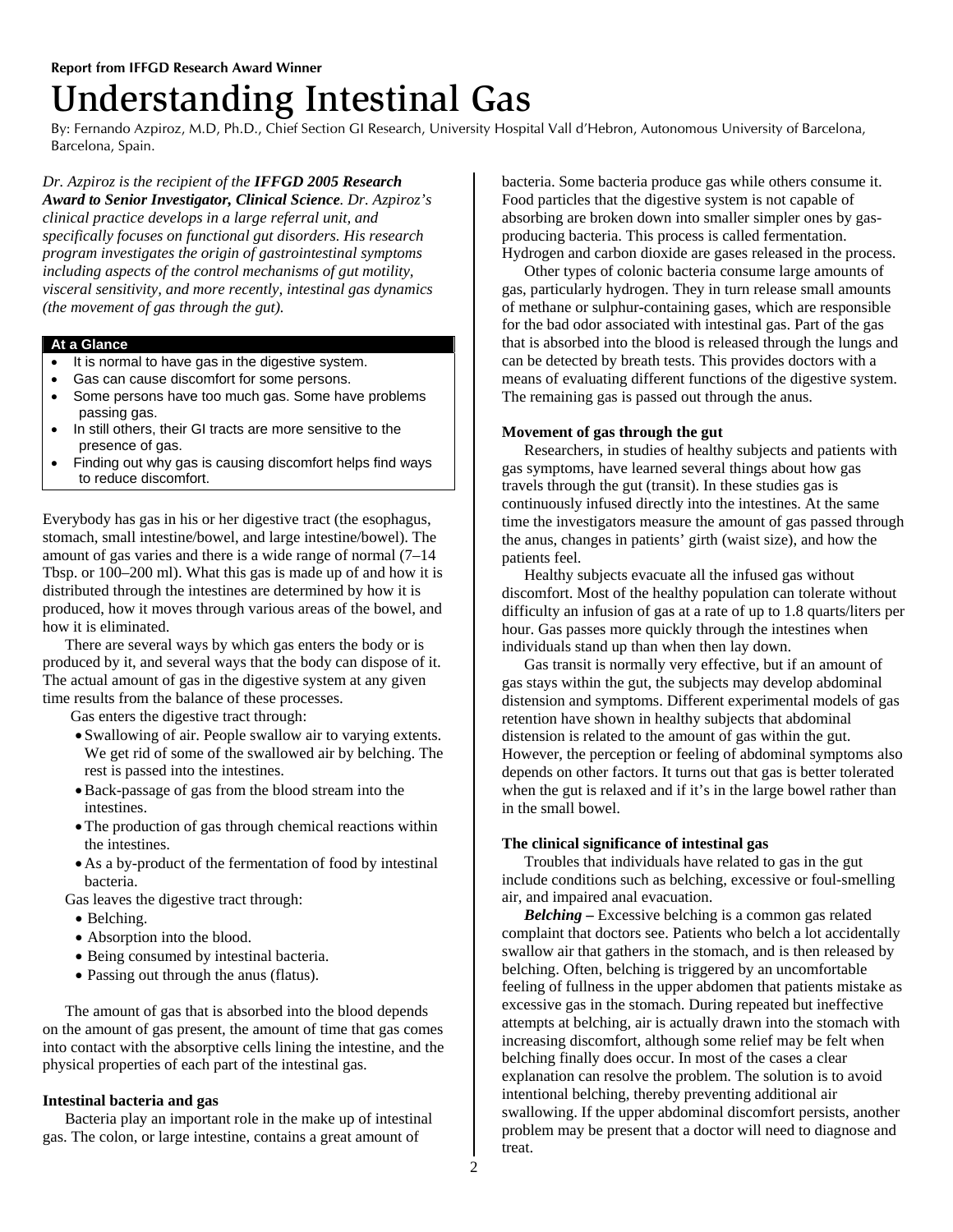*Too much and/or foul-smelling gas* **–** Some patients complain of bad smelling air, which may become socially disabling. Odor stems from the presence of small quantities of sulfide substances that are produced by specific bacteria in the colon. Other patients complain of too much passage of gas through the anus. The frequency of anal gas evacuation in healthy subjects varies depending on the diet, but is usually around twenty times per day. There are parts in the normal diet that are not completely absorbed in the small bowel and are fermented in the colon. These tend to increase gas production and include:

- •Fermentable dietary fiber.
- •Dietary starch.
- •Complex carbohydrates, that appear to be the most important source of gas, in beans.
- •Sugars such as sorbitol and fructose.

Furthermore some substances contained in beans block the intestinal enzyme that normally digests starch so that starch cannot be absorbed in the small bowel and passes into the colon, where it is fermented increasing gas production.

 Some diseases, which are easily recognizable by a doctor, affect the normal absorption of nutrients within the small bowel. Patients with these usually treatable diseases may have excessive gas production and evacuation. Regardless of the cause, those with increased gas production and evacuation do not complain of abdominal symptoms unless they have associated irritable bowel syndrome (IBS), because healthy subjects handle most gas loads without difficulty or symptoms.

 *Difficult gas evacuation* **–** While some patients have excess gas, others find gas difficult to get rid of. The process of gas evacuation requires effective muscle-nerve coordination, which not everybody has. Lack of coordination may also produce constipation with retention of stool. In some patients these problems can be resolved by biofeedback treatment. When normal coordination is restored there is also less retention of stool, which in turn leads to reduced fermentation time and reduced gas production.

#### **Abdominal gas symptoms in IBS and related syndromes**

 Patients with functional GI disorders such as IBS frequently attribute their abdominal symptoms to gas. Bloating, for instance, where the abdomen feels distended and full, is one the most common and bothersome complaints in many patients with functional GI disorders. These patients usually feel gas as the cause of their symptoms, but there is little experimental evidence to support this feeling.

*Do IBS patients produce more gas than others* **–** A series of experiments conducted to address this issue showed that gas production was normal in IBS patients. While some test methods have produced inconsistent results it appears that gas production in IBS patients is not much greater than in healthy subjects and does not explain the abdominal symptoms.

*Do IBS patients have a larger volume of gas in the intestines* **–** Since gas production is normal, the next question is whether patients with gas-related symptoms actually have excess gas in their intestines. One study that used abdominal xrays to estimate the amount of gas in the intestines found gas volume was relatively larger in IBS patients than in the control group. However, the extra volume in patients was not great enough to explain their symptoms. Furthermore, other studies using more sophisticated techniques failed to detect differences between IBS patients and healthy controls. Hence, IBS patients

neither produce excessive gas nor retain excess amounts of gas in their intestines.

 *Do patients have abnormal gas transit* **–** No major abnormalities in the transit of solids and liquids through the gut have been detected in patients with functional GI disorders using conventional techniques. In contrast, the situation concerning the transit of gas is not as clear. The gas challenge test, in which gas is infused into the intestines of patients, has shown that patients complaining of gas symptoms have abnormal gas transit. They develop intestinal gas retention, abdominal distension, and/or abdominal symptoms in response to amounts of gas that are well tolerated by healthy subjects. Interestingly, symptoms induced by intestinal gas infusion in patients by-and-large replicate their usual complaints. Impaired gas clearance in these patients is related to abnormal gut reflexes that contribute to gas retention delayed gas transit.

 *Which area of the gut is affected* **–** In a series of studies, gas labeled with a radioactive isotope was infused into the intestine and the radioactivity in different regions of the gut was scanned. This technique enables researchers to evaluate gas transit through different areas of the intestines. The study results indicated that in patients complaining of abdominal bloating the small bowel is responsible for impaired gas transit. This is in contrast to the common perception that gas is retained in the colon.

 Other elaborate gas infusion studies showed that gas is retained in the first parts of the small bowel because it is not propelled into the more distant regions of the intestines. Gas that was infused into the first parts of the intestine remained there while gas that was infused into more distant areas was cleared from the gut in a normal manner. This may mean that gas pools in certain areas of the small intestines causing distension of those regions even though the total gas volume in the intestines is not increased. Interestingly, the small bowel in IBS patients has been shown to be overly responsive to stimulation (hypersensitive), so the presence of excess gas in these areas may contribute to the perception of discomfort and distension.

 *Does the abdomen really get distended* **–** IBS patients frequently complain of abdominal distension, but it is difficult to determine whether this feeling reflects what is actually happening or a subjective sensation (in other words, it feels like it is distended when it is not). Distension usually develops during the day and resolves after an overnight rest. Several studies that looked at changes in abdominal girth using tape measures, CT scans, or more complex research techniques have shown that the subjective sensation of abdominal distention is associated with evidence that the abdomen is, indeed, distended when patients feel that it is.

 Since the total volume of intestinal gas is not increased, what causes distension? The abdominal wall normally adapts to its content. It has been recently shown that when gas is infused into the colon, healthy subjects develop a reflex contraction of the abdominal muscles that can be measured by recording the electrical activity of the muscles (i.e., electromyography). The contraction of abdominal muscles enables them to adapt to the addition volume of gas. This reflex does not work correctly in patients complaining of bloating. Their abdominal muscles fail to contract, leading to exaggerated abdominal protrusion and bloating. Hence, these patients do have abdominal distension, but it may be related to abnormal control of abdominal muscles and protrusion of the abdominal wall, rather than to a true increase in volume of gas.